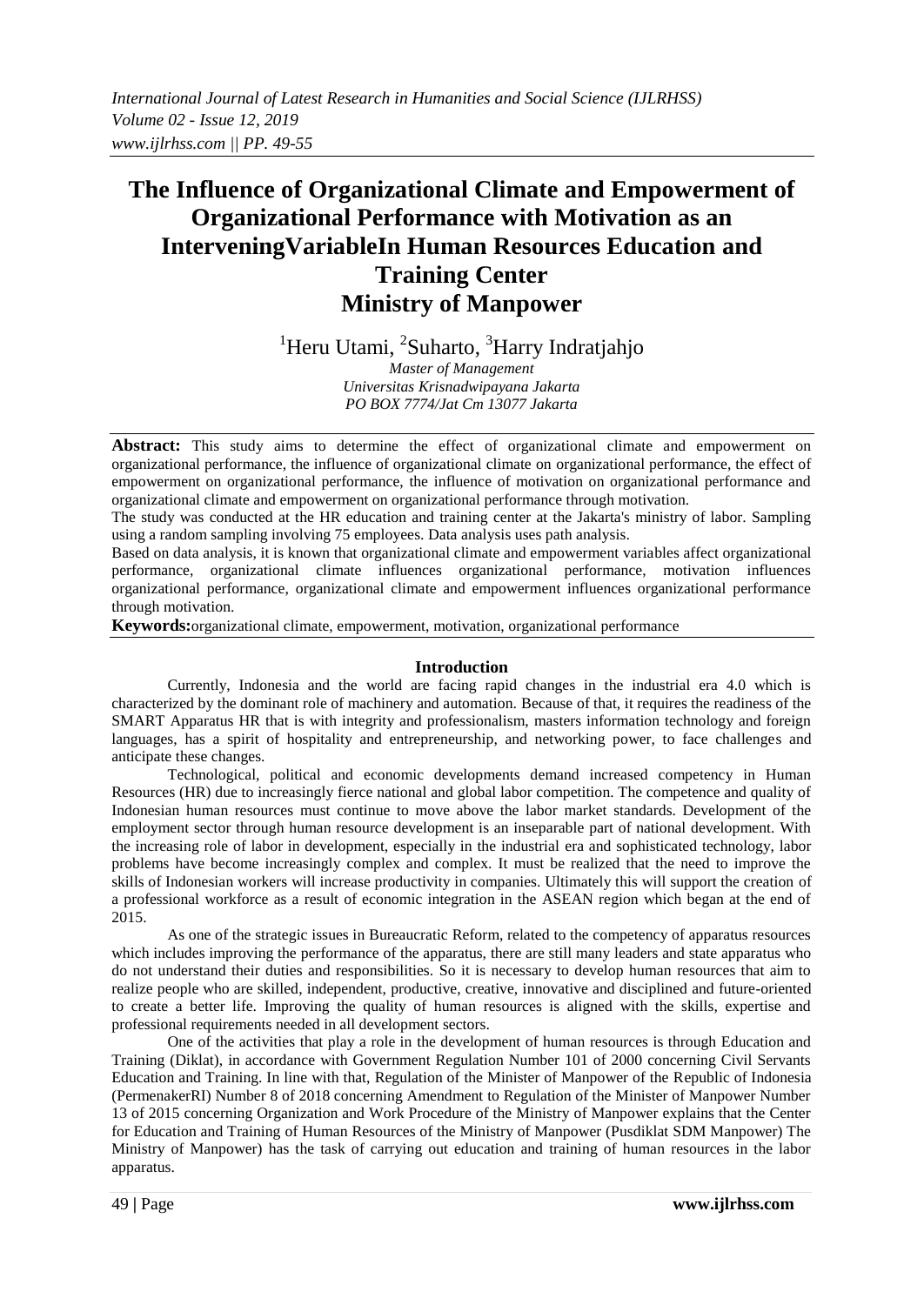## *Volume 02 - Issue 12, 2019*

## *www.ijlrhss.com || PP. 49-55*

The Center for Manpower and Human Resources Training of the Ministry of Manpower has the task of organizing education and training aimed at all HR personnel of the Ministry of Manpower at the central and regional levels. The education and training programs that are held are intended for management, technical and functional positions. At the end of the training session, each participant provides an assessment of the performance results of the Ministry of Manpower Manpower Training Center staff in terms of providing services during the training process. Following this are the results of the performance satisfaction assessment of training participants for the services provided by employees conducted in all training programs in 2018.

Based on the evaluation results of the implementation of education and training in the Center for Manpower and Human Resources, the Ministry of Manpower is in the position of a value of 75. This figure does not yet show the maximum performance provided by the Center for Manpower and Manpower in providing training to participants.

In line with this, Stoner (1996: 477) performance is the quantity and quality of work completed by individuals, groups or organizations. In the public sector, specifically the government sector, performance can be interpreted as an achievement achieved by government employees in carrying out services to the public in a period.

According to Bhaskara and Shandroto (2011), performance is a comparison between work results that can be seen in real terms with established work standards. Performance is important for the organization or agency as well as for the employees themselves. With an increase in optimal work and be able to utilize the potential of human resources owned by employees is an effort that can be done to improve high performance to create organizational goals so that it will make a positive contribution to organizational development.

One of the improvements in performance indicators can be done by taking into account the organizational climate. Organizational climate according to Akula (2013) is a characteristic that distinguishes one organization from another, is intangible, can change to a better atmosphere and can influence employees so they are willing to work without coercion. The organizational climate that is less attention will have a negative impact on the organization, this is because the employees will experience interference in carrying out their work so they are less enthusiastic in completing their work. Therefore, creating a conducive organizational climate is needed by employees when they work.

In addition to the organizational climate, empowerment is also one of the factors that play a role in improving the performance of an employee. An organization is demanded to be able to empower and lead employees to the maximum extent possible in order to create job satisfaction that can have an impact on improving the performance of employees in it so that the organization can be strong and competent. According to Wibowo (2008), human empowerment (employees) is important because in facing the era of competition and service, every organization has a competitive advantage through its human resources. Employee empowerment is an effort to create a safe and comfortable work environment so that employees can make optimal contributions to the company.

In line with this, according to Sedarmayanti (2007), the empowerment of human resources is a process of business activities to further empower "human power" through human development and change itself, in the form of capabilities, trust, authority, and responsibility in the context of implementing organizational activities to improve performance as expected.

Improved employee performance is also supported by the level of motivation of employees at work. According to Inayatullah et al, (2013), motivation is the strength or energy of a person which can cause a level of persistence and enthusiasm in carrying out an activity, both originating from within oneself (intrinsic motivation) or from outside the individual (extrinsic motivation). Motivation can come from within a person, for example, intrinsic motivation if someone managed to achieve his motivation, then the person concerned tends to continue to be motivated. While extrinsic motivation is an external factor outside the employee that can affect employee motivation.

Several studies such as Abonam (2011) and Muogbo (2013), prove that motivation has a positive and significant effect on performance. Susan et al. (2012) show that there is a strong influence on performance due to changes in the way motivation is done by management.

## **Literature Review**

## **Management and Organizational Climate**

According to Appley and Lee (2010: 16), management is an art and science, in management, there are strategies utilizing the energy and thoughts of others to carry out an activity that is directed at the achievement of goals that have been determined previously. In management, there are techniques that are rich in aesthetic values of leadership in directing, influencing, supervising, organizing all the components that support each other to achieve the intended goals.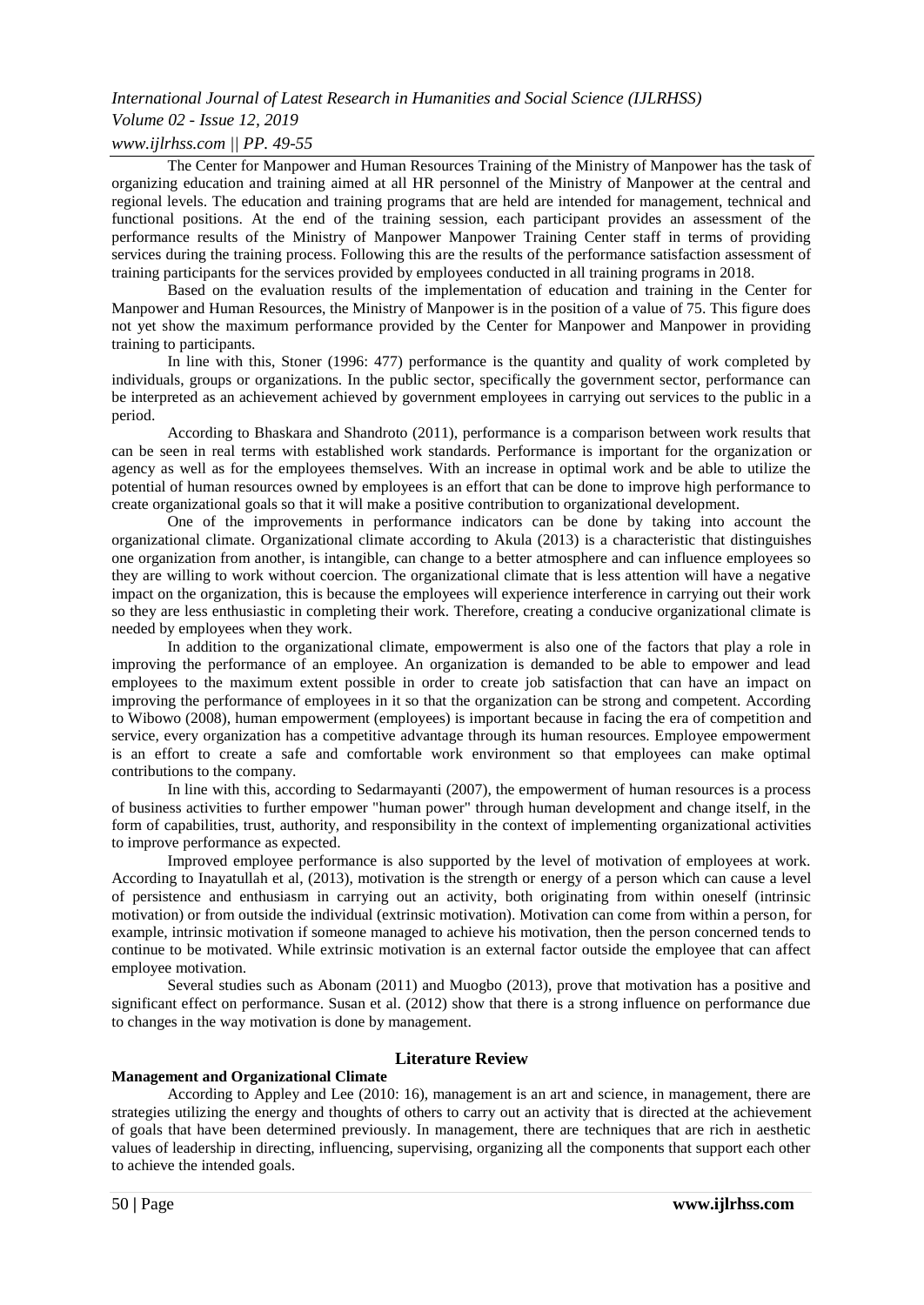## *Volume 02 - Issue 12, 2019*

### *www.ijlrhss.com || PP. 49-55*

Meanwhile, according to Terry (2010: 16) explains that management is a typical process consisting of planning, organizing, mobilizing and controlling actions to determine and achieve goals through the use of human resources and other resources. Management is a process that consists of planning, organizing, directing, controlling through the use of resources and other resources effectively and efficiently to achieve certain goals (Athoillah, 2010).

Human resource management according to Sofyandi (2009: 6) is defined as a strategy in implementing management functions namely planning, organizing, leading and controlling, in every HR operational activity/function starting from the withdrawal process. Selection, training, and development, which includes promotion, demotion, and transfer, performance appraisal, compensation, industrial relations, up to termination of employment, aimed at increasing the productive contribution of the organization's human resources towards achieving organizational goals more effectively and efficiently.

In addition, there are other meanings, according to Bohlarander and Snell (2010: 4) which is a study that learns how to empower personal in a company, make work, workgroups, develop personal who have abilities, identify an approach to develop personal performance and provide rewards to them for their efforts and work.

So human resource management is the management of human resources by implementing management functions in operational activities to achieve organizational goals (Rika, 2011).

Human resource management or intellectual capital is a science or method of how to manage relationships and the role of resources owned by individuals efficiently and effectively and can be used optimally so that the shared goals of the company, employees and the community are maximized. Whereas human resource management in Islam is based on a concept that every employee is a human being - not a machine - and not merely a business resource. As for human-based resource management, making spirituality as a vital element and inseparable from the workplace.

There are two goals of human resource management based on spirituality. First, integral individual selfdevelopment. Second, strengthening companies or institutions so that they are highly competitive. It is increasingly believed that comprehensive self-involvement in the workplace has a major impact on individual performance. The formation of self-management and responsiveness issues at the level of individual employees are two of the many impacts of management spirituality related to performance improvement. If synergy is created from the interaction of such individuals, the effect will be very large on the performance of an institution. So the attitude or mental-spiritual will have a devastating impact on the performance of the employees and of course for the institution.

Human resource management in Indonesia needs to be studied so that it knows the mapping of the quality and quantity of these human resources. Some ways to develop these resources also need to be done. Therefore, in this case, the paper will discuss the development of human resources in Indonesia. Human capital is a combination of knowledge, skills, innovation and the ability of a person to carry out their duties, so as to create value to achieve goals. Davenport (1999: 18) describes human capital consists of four things: ability, behavior, effort, and time, which are owned and controlled by employees.

Tagiuri and Litwin (in Wirawan, 2007: 121) define organizational climate as "... a relatively enduring quality of the internal environment of an organization that (a) is experienced by its members, (b) influences their behavior, and can be described in terms of the values of a particular set of characteristics (or attributes) of the organization.Based on the description above it appears that the organizational climate is concerned with all the existing environments faced by employees in an organization that affect employees in carrying out organizational tasks.

#### **Empowerment**

Human resources are one of the factors that must exist in an organization, even human resources have a very important role in the organization that runs its operations. As a factor in organizations, human beings cannot be merely seen as other factors of production, such as equipment, capital, technology and so on, but humans must be seen as partners for all those in the organization.

There are various differences in the definition of empowerment proposed by experts. According to Noe et.al (2003) empowerment is the giving of responsibility and authority to workers to make decisions regarding all product development and decision making. Meanwhile, according to Khan (1997) empowerment is an interpersonal relationship to build trust between employees and management. Byars and Rue (2004) suggest that empowerment is a form of decentralization that involves subordinates in making decisions. While Batliwala (2007), argues that in Empowering employees includes two very important issues in improving company performance, namely the concept of empowerment that is rooted in employee commitment and trust as a strategy in running the company.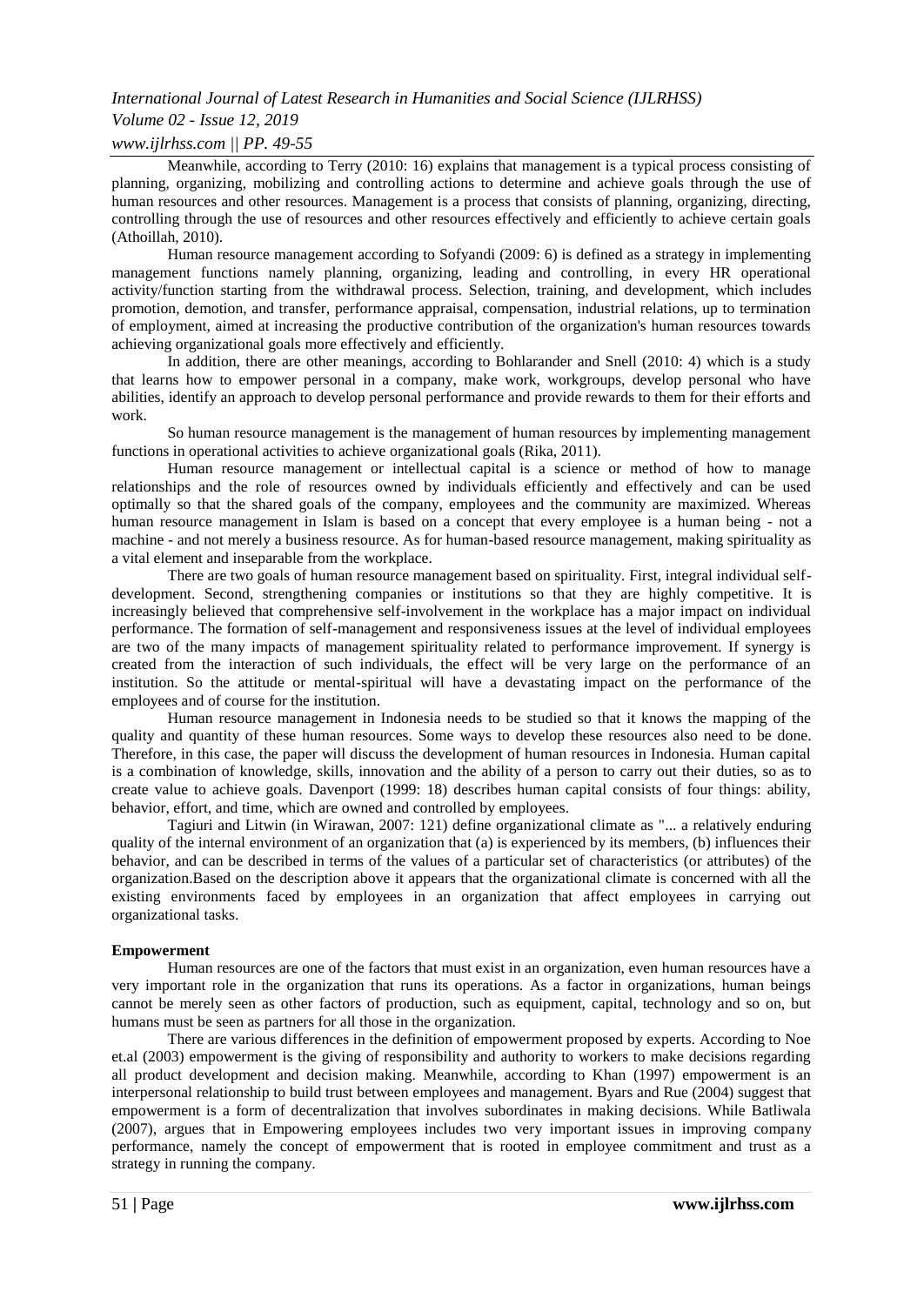# *Volume 02 - Issue 12, 2019*

## *www.ijlrhss.com || PP. 49-55*

Efforts in the form of mobilizing resources to increase employees potentially will increase employee productivity so that both human resources and other company resources can be more productive.

#### **Motivation**

Motivation is a mobilizer from one's heart to achieve a goal, also as a plan or desire to succeed or the process towards achieving a goal. Motivation according to Gitosudarmo & Sudita (2000: 28) are the factors that exist in a person who moves, directs his behavior to meet certain goals. The process of the emergence of one's motivation is a combination of the concepts of needs, encouragement, goals, and rewards.

According to Nursalam (2002: 97), work motivation is an influential condition for arousing, directing and maintaining behavior related to the work environment; There are several principles in motivating employee work (Mangkunegara, 2014), namely the principles: participation, communication, recognizing the contribution of subordinates, delegating authority, paying attention.

Someone with high motivation can do something to be achieved. Factors that influence motivation are intrinsic and extrinsic factors (in Pujilistiyani, 2007). The motivation that is intellectual is when the nature of the work makes someone motivated, that person gets satisfaction by doing work not because of other stimuli such as status, money or it can also be said of someone doing his hobby. Extrinsic motivation occurs when elements outside the work inherent in the work are the main factors that make a person motivated such as status or compensation.

Motivation is also interpreted as a powerful force that drives and controls human behavior. Motivation as an effort that can give impetus to someone to take the desired action, while the motive as a person's motive for action. The term motivation comes from the Latin word movere which means to move or move. Because one's behavior tends to be goal-oriented and driven by the desire to achieve certain goals.

Motivation is the willingness of individuals to put forth a high effort to achieve organizational goals (Robbins, 2006). In the context of work, motivation is one important factor in encouraging an employee to work. There are three key elements in motivation, namely effort, organizational goals, and needs.

Therefore, the intensity and quality of these efforts are needed and are focused on organizational goals. The effort is a measure of intensity. If someone is motivated, he will make every effort to achieve the goal, but not necessarily a high effort will result in high employee performance. Needs are internal conditions that give rise to impulses, where unsatisfied needs will cause tension that stimulates impulses from within the individual.

Basically, motivated employees are in a tense state and try to reduce tension by making an effort. This impulse gives rise to search behavior to find a specific, purpose. If it turns out there is a fulfillment of needs, there will be a reduction in voltage.

#### **Organizational Performance**

According to Richard et al (2010) organizational performance is something that is produced by the organization which includes results such as financial performance such as profit as measured by return on assets, return on investment and so on, market performance such as market share expansion, and sales. In addition, the return from the shareholder is the return of the shareholder and the economic growth of the shareholder.

In some areas, organizational performance can also be measured from other things such as strategic planning, operations, finance, legal and organizational development. In developing institutions or organizations it is a must to survive in the competitive world climate.

The purpose of productivity is related to the development of the organization (Shrestha, 2005). Small organizations have a desire to continue to grow and become big. The developing organization is in the context of communicating the development itself.

Measuring organizational performance according to the PBM SIG (the performance-based management special interest group concept) is by monitoring and reporting the program being run, and paying attention to the objectives achieved. The measured performance is based on the process of activities in the program being run, products produced, and services The resulting Kaplan and Norton (1992) organizational performance should be measured not only in terms of financial concepts but also from the non-financial performance can be measured in terms of productivity, quality, consistency, etc. On the other hand organizational performance measures results, behavior levels and normative, education and concepts produced include management development (Richard, 2010).

#### **Research Methods**

### **Object of Research**

The study was conducted on employees of the Center for Education and Training of Manpower of the Ministry of Manpower.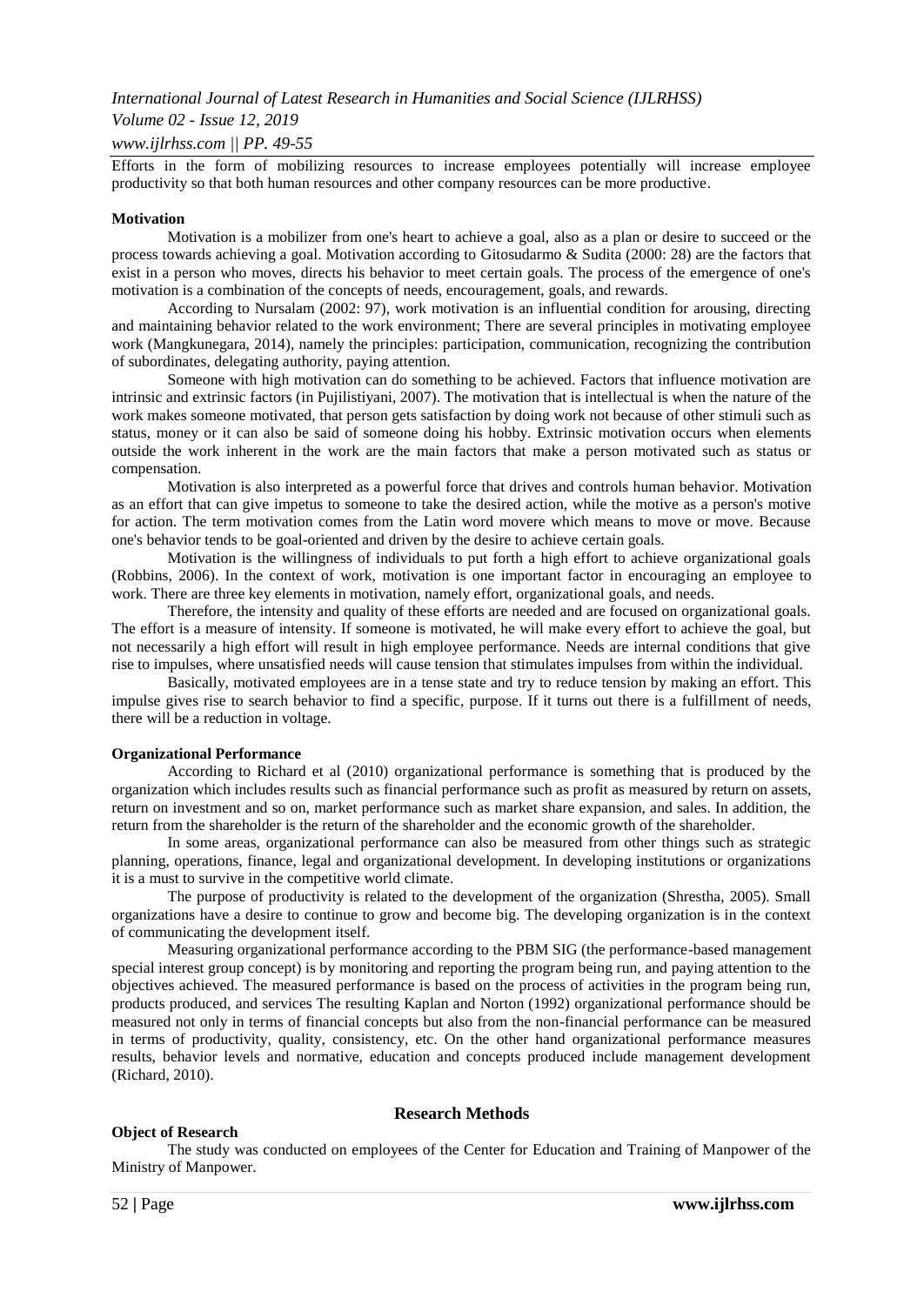# *Volume 02 - Issue 12, 2019*

*www.ijlrhss.com || PP. 49-55*

## **Population and Samples**

Before conducting research, the population must first be determined to be studied. As said by Sekaran and Bougie(2010: 267) that the target population must be defined in terms of elements, geographical and time constraints, then the population of this study is all civil servants who are in the Human Resources Training Center of the Ministry of Manpower as many as 75 PNS. The amount comes from the database of Personnel and Finance Subdivision as of June 1, 2019. While the sampling technique is done through total sampling where the entire population is sampled.

#### **Research Results and Discussion**

#### **1. Effect of Organizational Climate and Empowerment on Organizational Performance**

Based on the results of the study note that the calculated f value of 46.224 and a significance of 0.00. This value is smaller than 0.05. This means that organizational climate and empowerment variables simultaneously influence organizational performance. The magnitude of the influence of the independent variable on the dependent variable can be seen from the value of r squared known that the value of r squared of 56.2% means that organizational climate and empowerment variables affect the performance of the organization by 56.2% while the rest is influenced by other variables not included in the equation model.

#### **2. Effect of Organizational Climate on Organizational Performance**

The results of the analysis of the influence of organizational climate on organizational performance note that the organizational climate coefficient is 0.570. T value of 5.028. The significance value is 0.00. This significant value is smaller than 0.05. This means that organizational climate variables affect organizational performance partially. The magnitude of the influence of organizational climate on organizational performance can be known as the r-squared value of 0.257. This means that the influence of organizational climate variables on performance by 25.7% and the rest is influenced by other variables not included in the equation model.

#### **3. Effect of Empowerment on Organizational Performance**

The results of the analysis of the effect of empowerment on performance note that the empowerment coefficient is 0.613. T value of 6.632. The significance value is 0.00. This significant value is smaller than 0.05. This means that the empowerment variable partially influences organizational performance. The magnitude of the effect of empowerment on organizational performance can be known as the r-squared value of 0.376. This means that the influence of the empowerment variable on organizational performance is 37.6% and the rest is influenced by other variables not included in the equation model.

#### **4. Effect of Motivation on Organizational Performance**

The results of the analysis of the influence of work motivation on organizational performance note that the motivation coefficient is 0.844. T value of 13.435. The significance value is 0.00. This significant value is smaller than 0.05. This means that the motivational variable partially influences organizational performance. The magnitude of the influence of motivation on organizational performance can be known as the square of the r-value of 0.712. This means that the effect of motivation variables on organizational performance is 71.2% and the rest is influenced by other variables not included in the equation model.

#### **5. Effect of Organizational Climate on Organizational Performance through Motivational Variables**

Based on the results of the analysis note that the influence of organizational climate on organizational performance is 0.507. The influence of organizational climate on organizational performance through motivation is  $0.640 \times 0.844 = 0.540$ . In this case, the indirect effect is greater than the direct effect so it can be said that the work motivation variable is an intervening variable.

#### **6. Effect of Empowerment on Organizational Performance through Work Motivation Variables**

Based on the results of the analysis it can be seen that the direct effect of empowerment on organizational performance is 0.633. While the effect of empowerment on organizational performance through motivation is  $0.766 \times 0.844 = 0.647$ . In this case, the direct effect is smaller than the indirect effect so it can be said that the work motivation variable is an intervening variable.

#### **Conclusions and Suggestions**

#### **Conclusion**

Organizational climate and empowerment variables affect simultaneously organizational performance. The calculated f value is 46.224 and the significance is 0.00. This value is smaller than 0.05. R squared value of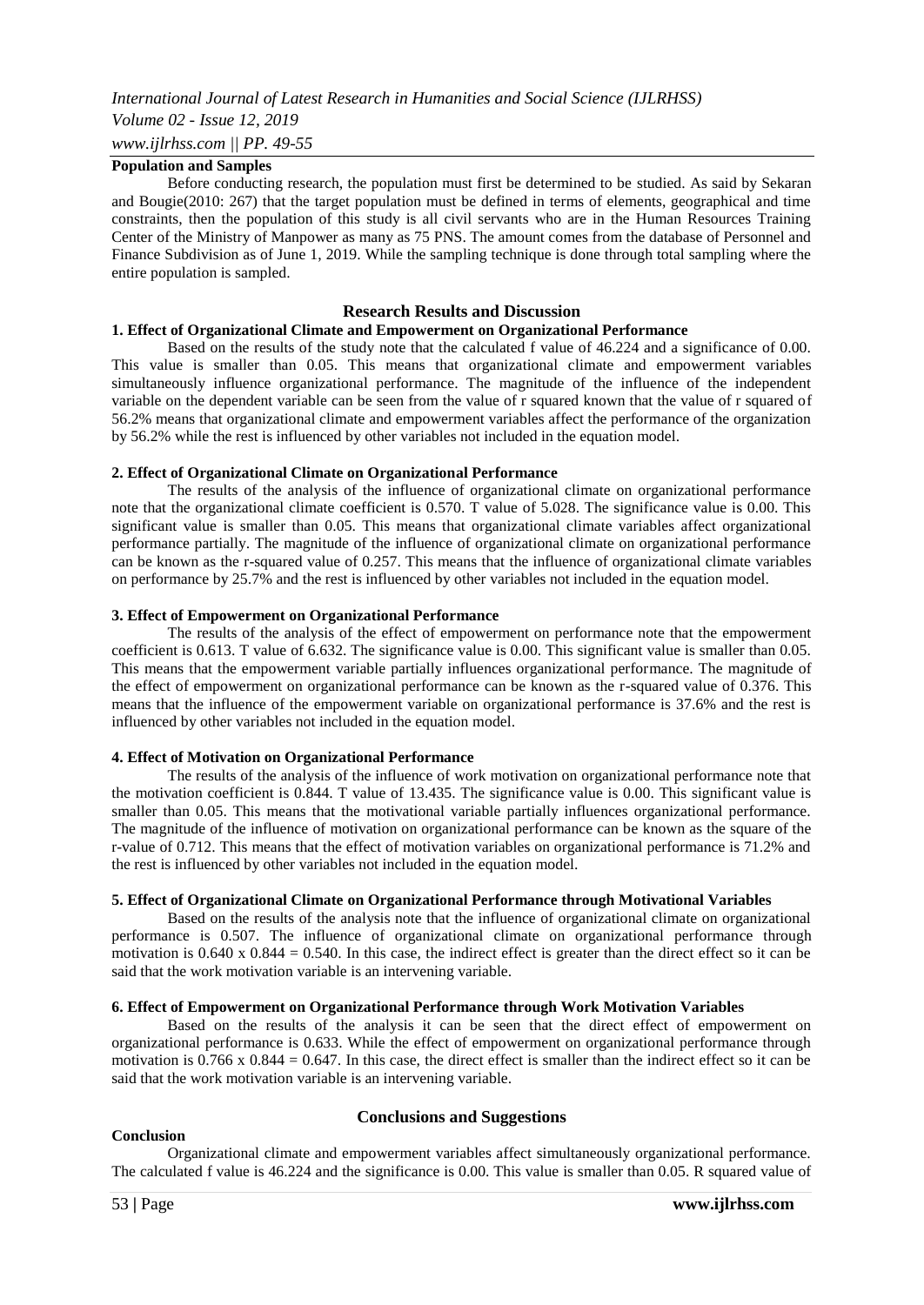## *Volume 02 - Issue 12, 2019*

## *www.ijlrhss.com || PP. 49-55*

56.2% means that organizational climate and empowerment variables affect organizational performance by 56.2% while the rest is influenced by other variables not included in the equation model.

Organizational climate variables affect partially organizational performance. T value of 5.028. The significance value is 0.00. This significant value is smaller than 0.05. The value of r squared is 0.257. This means that the influence of organizational climate variables on performance by 25.7% and the rest is influenced by other variables not included in the equation model.

The empowerment variable partially influences organizational performance. T value of 6.632. The significance value is 0.00. This significant value is smaller than 0.05. The value of r squared is 0.376. This means that the influence of the empowerment variable on organizational performance is 37.6% and the rest is influenced by other variables not included in the equation model.

Motivational variables affect organizational performance partially. T value of 13.435. The significance value is 0.00. This significant value is smaller than 0.05. The value of r squared is 0.712. This means that the effect of motivation variables on organizational performance is 71.2% and the rest is influenced by other variables not included in the equation model.

The influence of organizational climate on organizational performance is 0.507. The influence of organizational climate on organizational performance through motivation is 0.640 x 0.844 = 0.540. In this case, the indirect effect is greater than the direct effect so it can be said that the work motivation variable is an intervening variable.

The direct effect of empowerment on organizational performance is 0.633. While the effect of empowerment on organizational performance through motivation is  $0.766 \times 0.844 = 0.647$ . In this case, the direct effect is smaller than the indirect effect so it can be said that the work motivation variable is an intervening variable.

#### **Suggestions**

Improving organizational performance can be done by improving the organizational climate, empowering human resources, and motivation. The organizational climate is carried out by increasing autonomy, trust, pressure, and support to the organization.

HR Empowerment also needs to be done by increasing HR capabilities, trust, authority, and responsibility. This is important to improve organizational performance.

Motivation also needs attention. Motivation is the willingness of individuals to put forth a high effort to achieve organizational goals. The needs of employees starting from physiological needs, non-physiological needs also need to be considered.

#### **References**

- [1]. A.A. Anwar Prabu Mangkunegara. (2014). Manajemen Sumber daya ManusiaPerusahaan. PT. Remaja Rosdakarya, Bandung.
- [2]. A.F.Stoner James, DKK, 1996, Manajemen , Edisi Indonesia, Penerbit PT. Prenhallindo, Jakarta.
- [3]. Ahmed, Z., Sabir, S., Rehman., Khosa., & Khan, A. (2016). The impact of emotional intelligence on employee's performance in public and private higher educational institutions of Pakistan. IOSR Journal of Business and Management, 18, 63-71. 20 November 2017.
- [4]. Akula, A., and W.A. Dodd. 1998. Direct somatic embryogenesis in a selected tea clone, 'TRI-2025' (Camellia sinensis (L.) O. Kuntze) from nodal explants. Plant Cell Report, 17: 804-809.
- [5]. Al-Syafe'i, Rika. 2011. Pengaruh Gaji, Tunjangan, Karier, Fasilitsas Kerja Terhadap Kepuasan Kinerja Karyawan. Skripsi. Banten.
- [6]. Appley A,Lawrence, Lee,Oey,Liang. 2010. Pengantar Manajemen. Jakarta. Salemba Empat.
- [7]. Athoillah, Anton. (2010). Dasar-dasar Manajemen. Bandung: CV Pustaka Setia.
- [8]. Batliwala, Srilatha. 2007. Taking the power out of empowerment an experiential account. Development in Practice, Volume 17, Numbers 4-5, August 2007, pp. 557-565(9).
- [9]. Bhaskara, Satriyo U.P., Silvya L. Mandey, Olivia Nelwan. 2014. "Customer Relationship Management (CRM) dan Personal Selling Pengaruhnya Terhadap Kepuasan Konsumen pada PT Virgo Ekspres Tours & Travel Manado". Jurnal EMBA Vol.2 No.1 Tahun 2014, pp. 99-110.
- [10]. Bohlander, George., and Snell, Scott. (2010). Principles of Human Resource. Management, 15th ed. Mason, OH: South-Western – Cengage Learning.
- [11]. Byars dan Rue, (1997). Human Resource Management. 5th Edition. Chicago: McGrw-Hill Companies, Inc.
- [12]. Daft, Richard L. 2010. Manajemen. Edisi Kelima Jilid Satu. Jakarta : Erlangga.